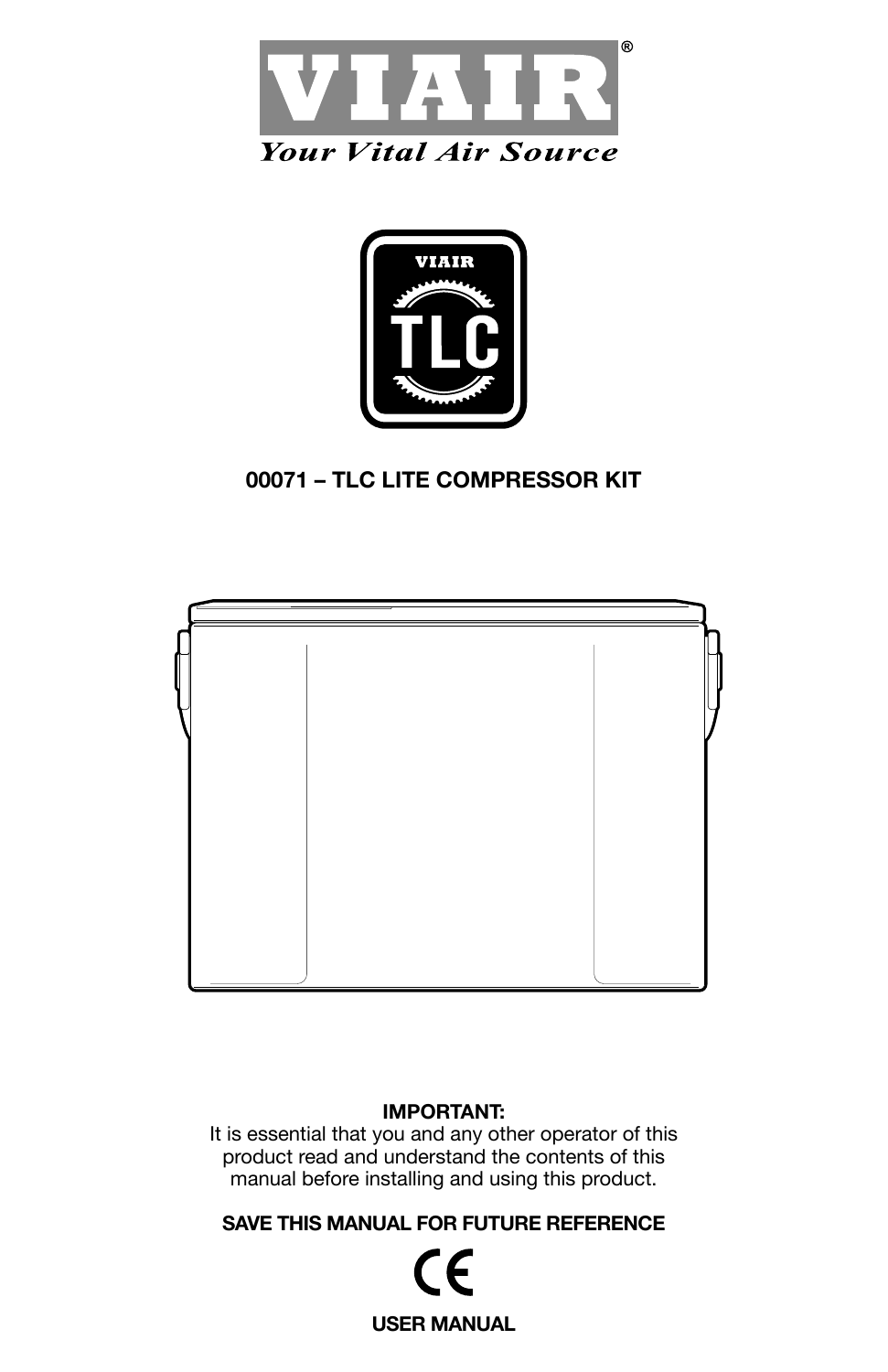# **IMPORTANT SAFETY INSTRUCTIONS**

#### **CAUTION - To reduce risk of electrical shock:**

- Do not disassemble or attempt to repair or modify unit while it is still connected to the vehicle.
- Do not use this product in an area where it can fall or be pulled into water or other liquids.
- Do not reach for this product if it has fallen into liquid.
- Use this compressor with 12-Volt DC systems only.
- This product should never be left unattended during use.

#### **WARNING - To prevent injury:**

- Close supervision is necessary when this compressor is being used near children. Never allow a child to operate this compressor.
- This compressor will become very HOT during and immediately after use. Do not touch any parts with bare hands, other than the ON/OFF switch during and immediately after use.
- Do not use this product near flames or explosive materials or where aerosol products are being used.
- Do not operate this product where oxygen is being administered.
- Do not pump anything other than atmospheric air.
- Never use this product while sleepy or drowsy.
- Do not use any tools or attachments without first determining maximum air pressure for that tool or attachment.
- Never point any air nozzle or air sprayer toward another person or any part of the body.
- This air compressor is equipped with an Automatic Reset Thermal Protector, and can automatically restart after the thermal protector resets. Always cut off power source when thermal protector becomes activated.
- Use only in well ventilated areas.
- After use, always release excess pressure from the coil hose and tank. Turn off the unit and with the inflator still connected to the hose, pull the trigger to release excess pressure.

# **TLC LITE COMPRESSOR KIT COMPONENTS LIST:**

Please familiarize yourself with the components list in this manual before you begin to use your compressor.









- A. TLC LITE Compressor
- B. TLC Inflator with 120PSI gauge
- C. Rebuildable Presta Head attachment
- D. 90-Degree Twist-on Schrader attachment
- E. 30ft. Inside Braided Coil Hose
- F. Inflation tips kit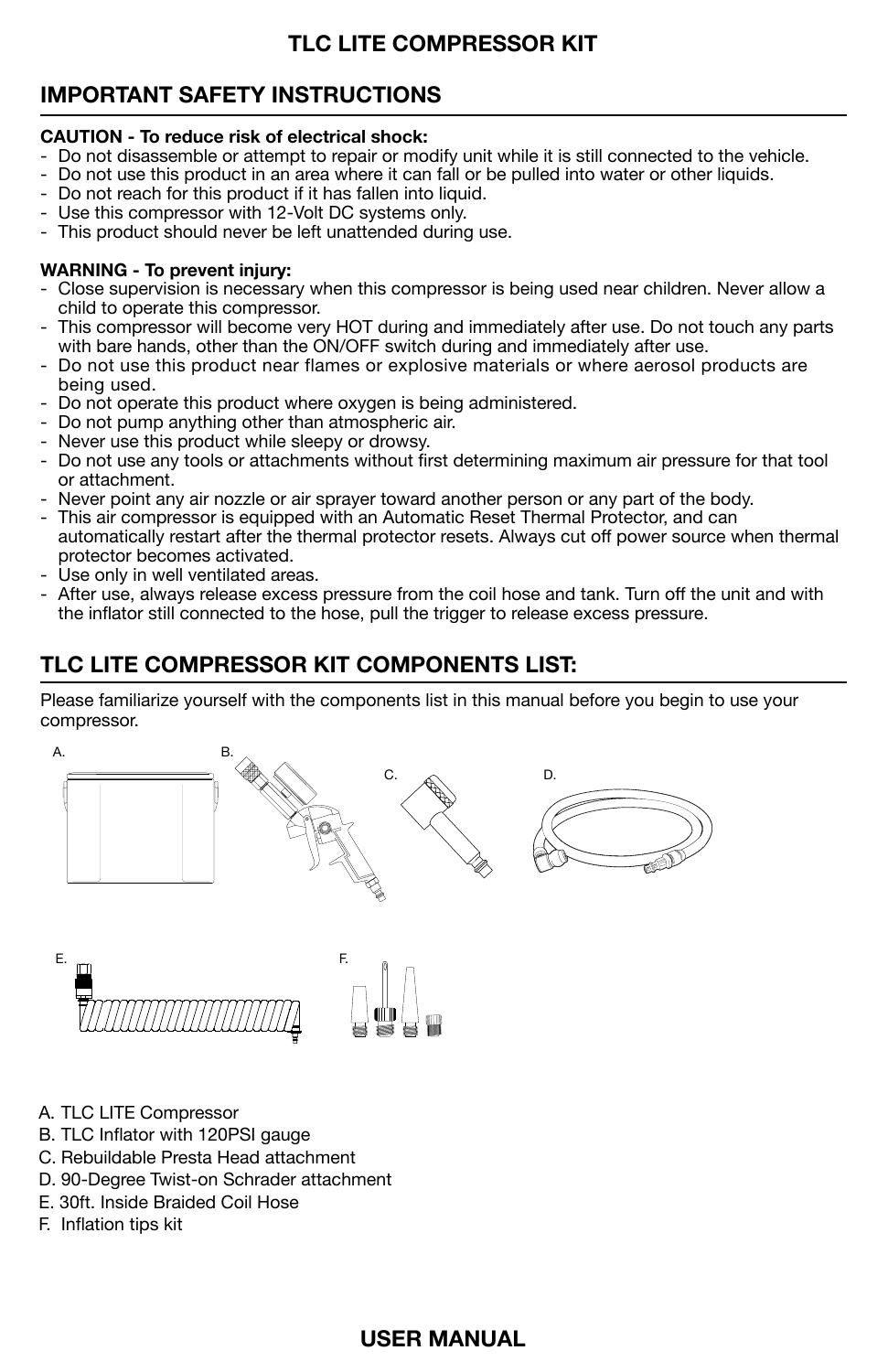### **OPERATING INSTRUCTIONS:**

Your TLC LITE is powered via the Aux-port of your vehicle. To avoid draining your battery and assure the compressor is getting the proper amperage, make sure your vehicle's engine is running during operation, especially if using for a prolonged period of time.

#### **USING THE COMPRESSOR:**

The TLC LITE requires a power port rated for 15-Amps. Most automotive cigarette lighter/power ports can handle 15-Amps, however, some vehicles' power ports may have lower amp ratings. Before purchasing and using this unit, inspect the amp draw limitations of your vehicle's power port. Never install fuses featuring amps beyond the original rating of the circuit. Consult your vehicle's manual for further details.

a. Connect the Coil Hose to the Quick Connect Stud on your TLC LITE.

b. Connect the TLC Inflator to the other end of the Coil Hose.

c. Connect the TLC LITE to an Aux-port in your vehicle.

d. Turn on your TLC LITE by flipping the switch to the ON (I) position.

e. The compressor will run briefly and automatically shut off when the Coil Hose has been filled to max pressure. The cooling fan in the unit may run continuously, this is normal.

f. You're now ready to perform your pneumatic tasks!

**Important Note:** This compressor is moisture & dust resistant, but NOT DIRT OR WATERPROOF. Do not store the compressor in locations where the unit is likely to come in contact with the elements.

### **USING THE TLC TIRE INFLATOR**

#### **1. Connecting the TLC inflator:**

Select an inflation attachment and connect it to the TLC Inflator Quick-Connect Coupler. Then, connect the Inflator to an air hose by inserting the Quick-Connect Stud into the air hose coupler.

#### **2. Inflating/Deflating Tires:**

To inflate, squeeze the Inflation Trigger by pressing it towards the handle of the inflator, this will allow air to flow into the tire. To deflate, press the Bleeder Valve located on the side of the body, this will release air from the tire.

#### **3. Checking Tire Pressure:**

To check tire pressure after inflation/deflation, simply release the Inflation Trigger or the Bleeder Valve. This will allow the needle in the gauge to settle and show the accurate pressure reading. You can also check tire pressure by simply connecting the TLC Inflator to a tire valve stem.

#### **4. Storage:**

Always store the TLC Inflator in the carry bag provided to protect it from impact or damage.

#### **WARNING:**

- Never operate at any pressure exceeding the max reading on the gauge.
- Use caution when attaching or removing air chuck from valve stems.
- Always ensure that tire valve stems are tight before inflating.
- Never inflate any tire or other inflatable past its rated pressure to avoid explosion, possible injury or death.

**WARNING:** Not intended for use with regular portable compressors (units meant to be operated with an open-ended air chuck). The TLC Inflator is equipped with a close-ended quick coupler (will hold pressure back).



\*Tolerance: ± 3%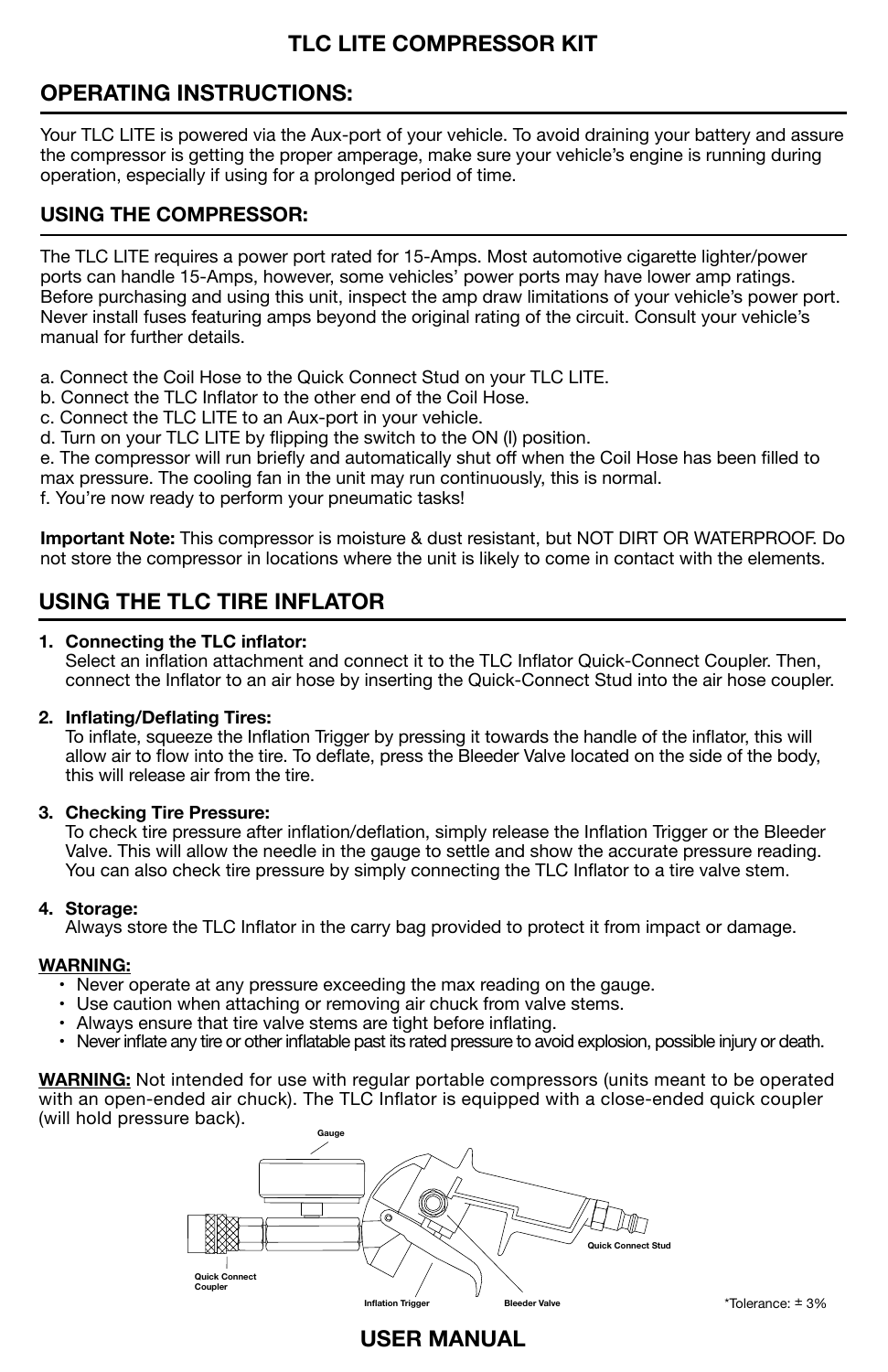### **REBUILDABLE PRESTA HEAD**

Over time, tubeless sealant can clog the internals of the Inflator and make it hard to setup your tires. That's why we designed the Presta Head attachment to be easily rebuildable, so you can clean it periodically and maintain maximum performance. Refer to the diagram below for assembly instructions.



### **COMPRESSOR MAINTENANCE & REPAIRS**

- a. Drain Coil Hose and tank after each use.
- b. Replace compressor air filter element periodically. Replacement frequency depends on operating frequency and operating environment. For frequent use in dusty environment, we recommend that you replace air filter element at least once a month.
- c. Regularly clean dust and dirt from compressor cooling fins and/or motor housing.
- d.Your air compressor is equipped with a permanently lubricated, maintenance-free motor. Never try to lubricate the compressor.
- e. All repairs should be performed by Manufacturer or Manufacturer's Authorized Service Agencies only.
- f. For complete information regarding VIAIR Warranty, please visit: *www.viaircorp.com/warranty*

### **SPECIFICATIONS:**

00071 – TLC LITE COMPRESSOR KIT: (CE Certified)

| Part Number:                        | 00071 / TLC LITE             |
|-------------------------------------|------------------------------|
| Voltage:                            | 12-Volts                     |
| Max. Amp Draw:                      | 13-Amps                      |
| Recommended Fuse:                   | 15-Amps                      |
| Motor Type:                         | Oil-less, Permanent Magnetic |
| Max. Working Pressure:              | 105 PSI *                    |
| Max. Duty Cycle (@ 72°F & 100 PSI): | 10%                          |
| Minutes On/Off (@72°F & 100 PSI):   | 6 On / 54 Off                |
| Max. Ambient Temperature:           | 158°F                        |
| Min. Ambient Temperature:           | $-40^{\circ}$ F              |
| Auto. Reset Thermal Protection:     | Yes                          |

**\*** Do not exceed compressor's max working pressure to prevent damage to the compressor.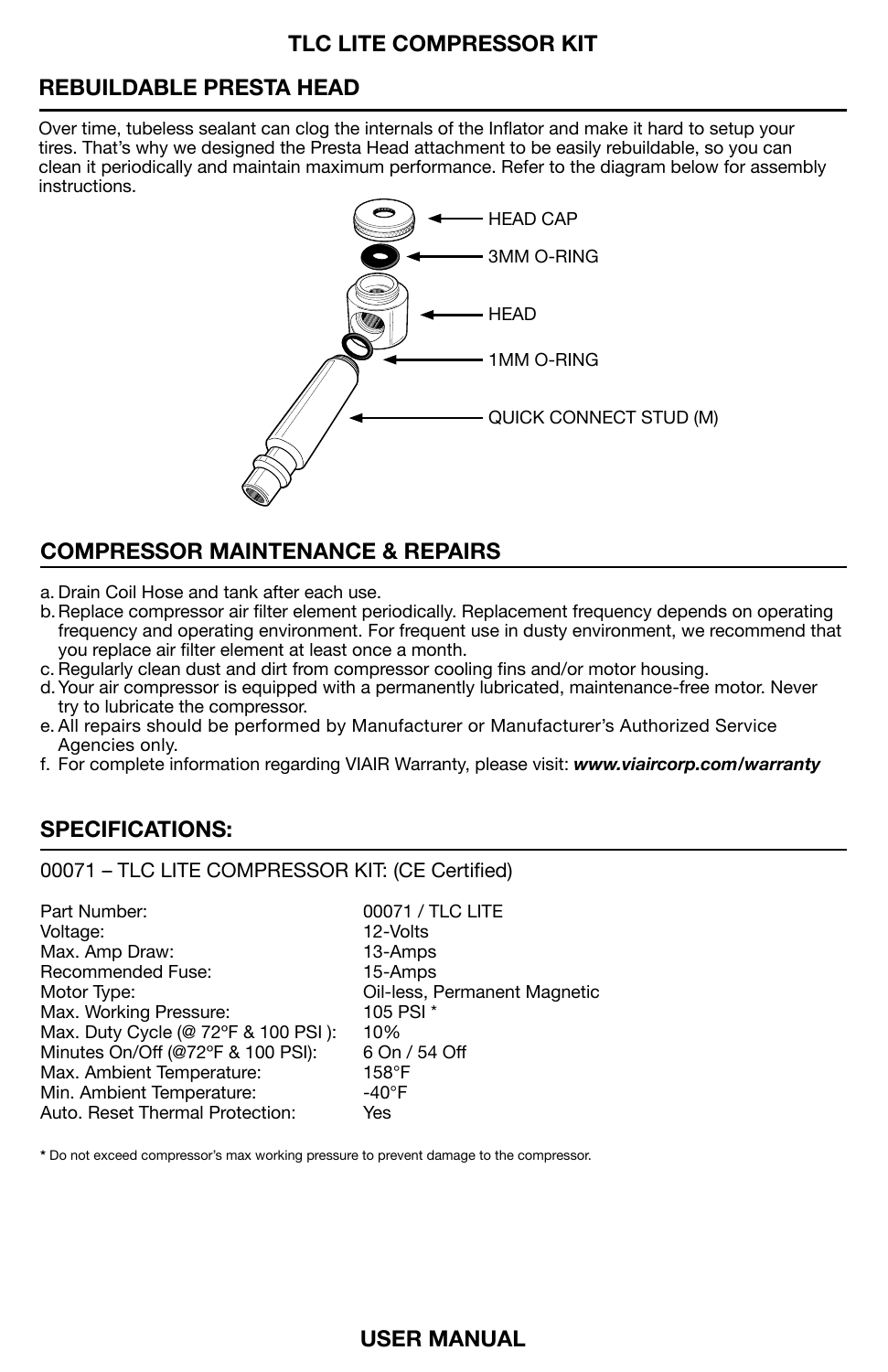# **PERFORMANCE DATA**

| <b>PSI</b> | <b>CFM</b> | A  | <b>BAR</b> | <b>LPM</b> | A              |
|------------|------------|----|------------|------------|----------------|
| 0          | 1.30       | 7  | 0          | 43.5       | $\overline{7}$ |
| 10         | 1.00       | 9  | 1.0        | 28.0       | 9              |
| 20         | 0.95       | 10 | 2.0        | 25.5       | 11             |
| 30         | 0.90       | 11 | 3.0        | 22.7       | 11             |
| 40         | 0.85       | 11 | 4.0        | 20.7       | 12             |
| 50         | 0.77       | 12 | 5.0        | 18.3       | 12             |
| 60         | 0.72       | 12 | 6.0        | 16.3       | 12             |
| 70         | 0.65       | 12 | 7.0        | 13.7       | 12             |
| 80         | 0.60       | 12 | 8.0        | 11.7       | 12             |
| 90         | 0.54       | 12 | 9.0        | 10.0       | 11             |
| 100        | 0.48       | 12 |            |            |                |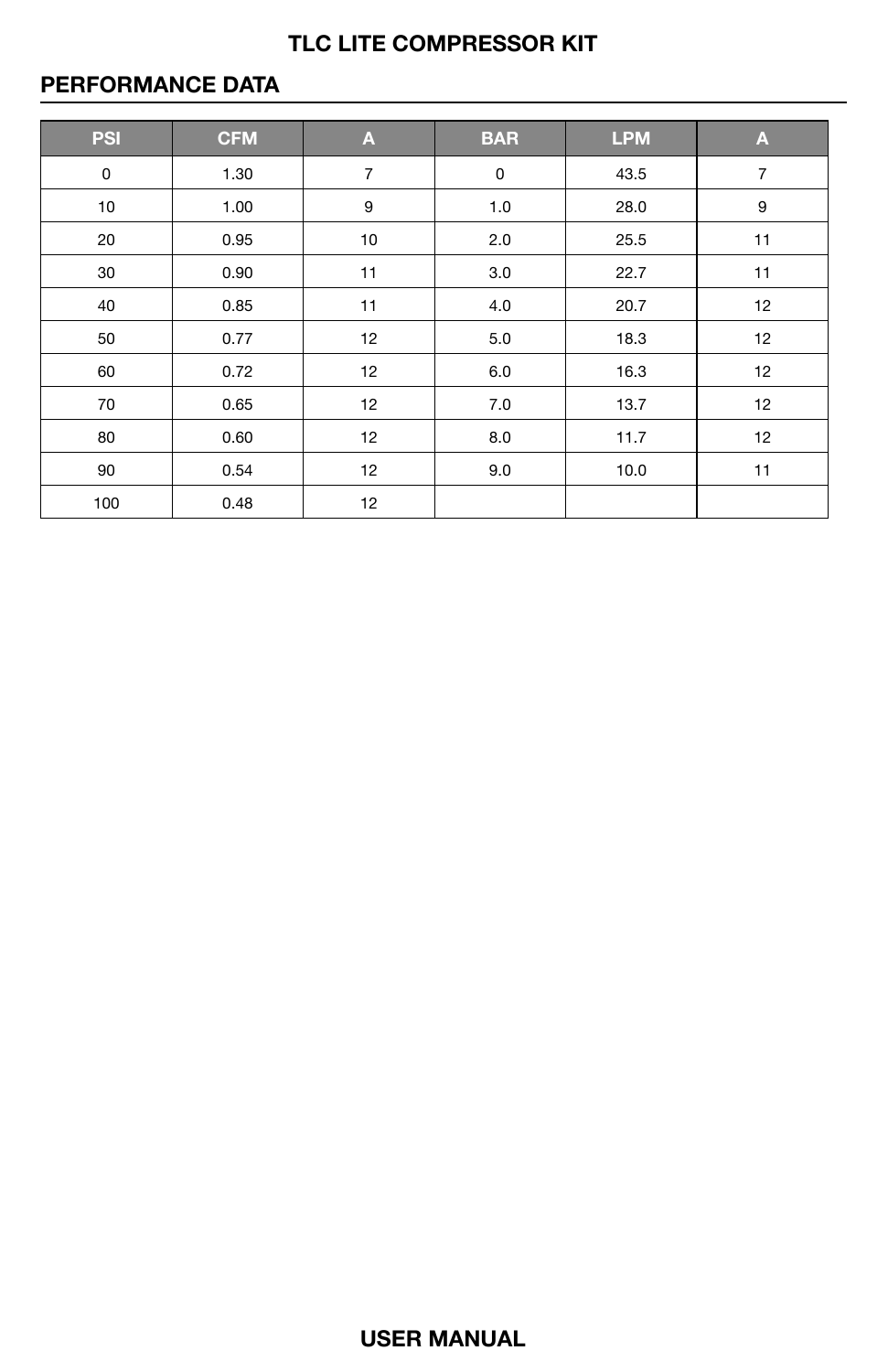### **ABOUT COMPRESSOR DUTY CYCLE:**

Duty cycle refers to the amount of time a compressor can be operated in a given time period at 100 PSI, and a standard ambient temperature of 72° F. It is commonly expressed in percentage format: Compressor on time  $\div$  (on time  $\div$  off time) = Duty Cycle %.

# **ONE-HOUR DUTY CYCLE MINUTES ON /**

- (100 PSI @ 72°F)<br>9%
- 9% 5 Min. On / 55 Min. Off 10% 6 Min. On / 54 Min. Off 15% 9 Min. On / 51 Min. Off 20% 20% 12 Min. On / 48 Min. Off<br>25% 15 Min. On / 45 Min. Off 25% 15 Min. On / 45 Min. Off 30% 18 Min. On / 42 Min. Off 33% 20 Min. On / 40 Min. Off 50% 30 Min. On / 30 Min. Off 1 Hour Run Time

**NOTE:** All compressors, regardless of rated duty cycle, require sufficient rest time in between cycles to allow for partial or complete heat dissipation. Heat dissipation rates may vary depending on ambient temperatures and operating conditions.

#### **ABOUT RATED WORKING PRESSURE:**

To ensure trouble free service life of your compressor, always operate compressor within rated working pressure of the compressor. Never use a pressure switch with a higher cut-off pressure than compressor's rated working pressure.

| Amp Draw | Length of wire from battery to<br>compressor (in feet) |    |    |    |
|----------|--------------------------------------------------------|----|----|----|
|          | 5                                                      | 10 | 15 | 20 |
| 5        | 16                                                     | 16 | 16 | 14 |
| 10       | 16                                                     | 14 | 12 | 10 |
| 15       | 16                                                     | 12 | 10 | 10 |
| 20       | 14                                                     | 10 | 10 | 8  |
| 25       | 14                                                     | 10 | 8  | 6  |
| 30       | 12                                                     | 10 | 8  | 6  |
| 40       | 12                                                     | 8  | 6  | 6  |
| 50       | 10                                                     | 6  | 6  | 4  |
| 60       | 10                                                     | 6  | 4  |    |

#### **WIRE GAUGE GUIDE 12-VOLT:**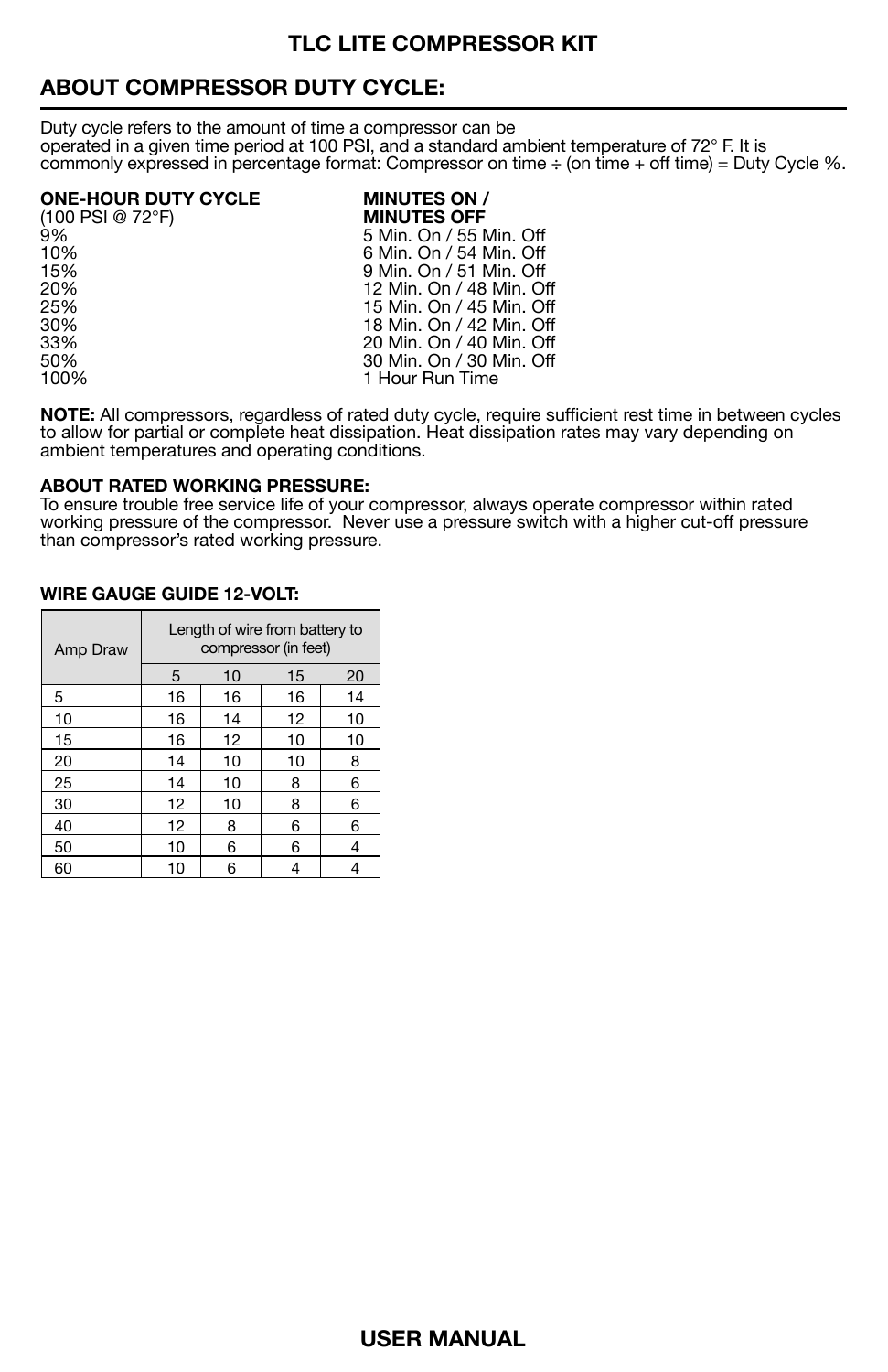THIS PAGE INTENTIONALLY LEFT BLANK